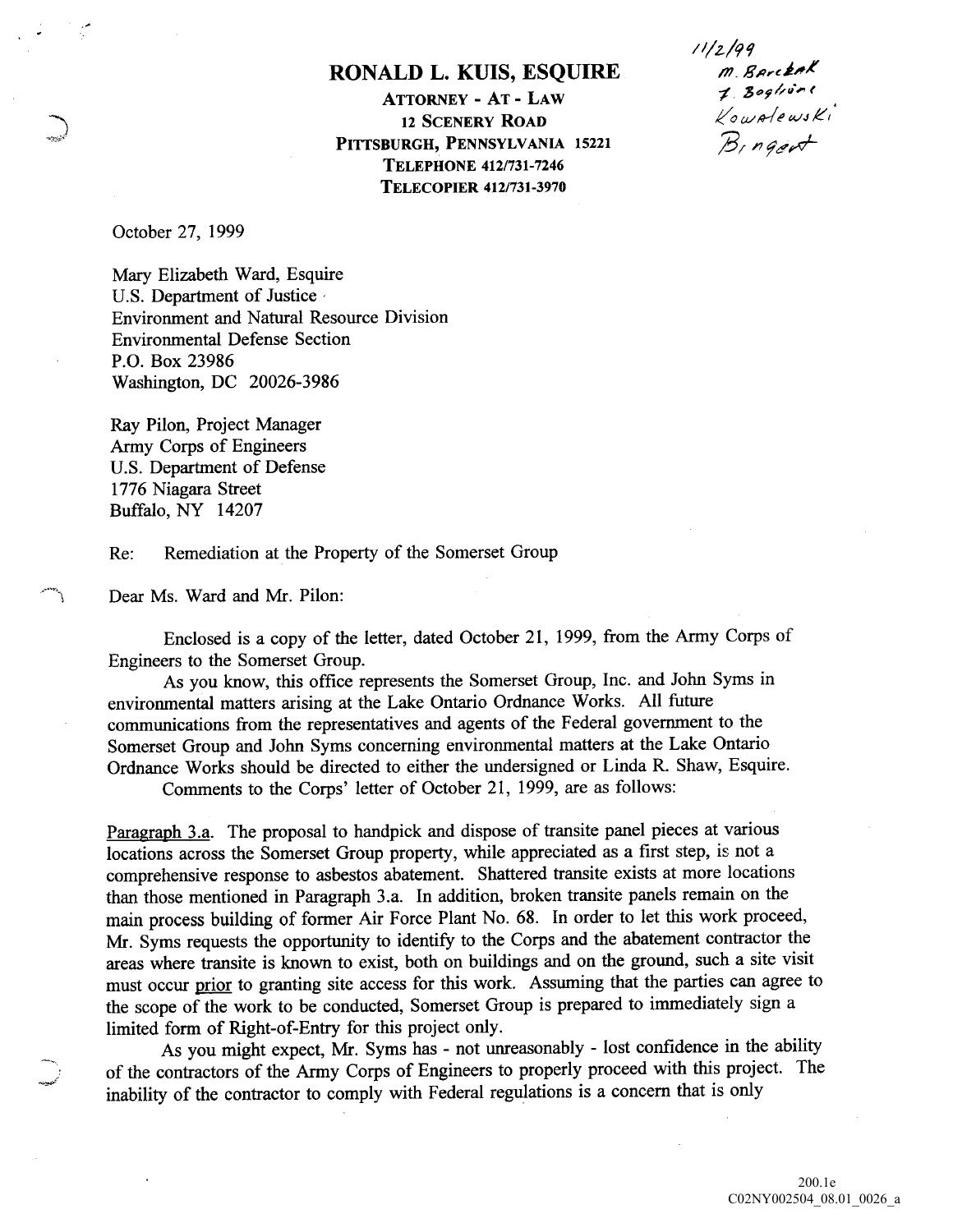## Page 2

magnified by the admitted damage done to site fixtures and property. (Paragraph 5 of the Corps' letter is an acknowledgement of some, but not all, of the property damage alleged by the Somerset Group.) By way of analogy, a home owner who has seen unprofessional conduct from a contractor will naturally be hesitant to allow that contractor to return to his or her property. This concern can, I believe, be ameliorated if the Army Corps of Engineers agrees to meet with Mr. Syms prior to site entry in order to jointly define the future asbestos remediation work scope

Paragraph 4. The Somerset Group is reviewing the proposed Right-of-Entry agreement and will provide the Army Corps of Engineers with comprehensive comments within the next week to ten days. At this time, however, there are numerous CERCLA and tort claims pending before the Department of the Justice that relate directly to future remedial actions to be taken at the site. As a condition of proceeding with future site work, we request that the Department of Justice provide the name of the attorney(s) from the Environmental Defense Section and/or Nuclear Regulatory Commission responsible for reviewing these CERCLA and tort claims. We also suggest a meeting between counsel for the United States and Somerset Group to discuss site access by the Corps and the other legal issues raised in the demand and claim letter of August 25, 1999. These discussions will be facilitated by the prompt identification of the responsible attorney representing the United States

In addition to the remedial actions proposed in the Corps' letter of October 21, 1999, there are a number of other remediation matters that must be addressed. These remediation matters include, but are not limited to: (1) the removal of asbestos from the office buildings, non-combustible warehouse building Building 30A and the maintenance building at Somerset Group property and (2) the completion of sewer line excavation and remediation. With respect to the removal of asbestos in office buildings at the Somerset Group property indicated in my correspondence of October 14, 1999, that the Army Corps of Engineers has a statutory mandate under DERP/FUDS that is broader than mere compliance with the National Contingency Plan, 40 C.F.R. Part 300. Section 211 of SARA requires the Department of Defense address environmental conditions in buildings that may exceed those remedial actions normally considered within the scope of an NCP-compliant remediation. The Corps' letter of October 21, 1999, is silent on this point.

In addition, Mr. Syms has explained to me that the remedial actions taken with respect to the contaminated sewer lines under the Somerset Property were intentionally left incomplete. He has indicated that sewer lines containing known contaminants have been plugged without any attempt to decontaminate or remove the lines. According to Mr. Syms the odor emanating from the previously opened sewer lines is an "overpowering organic smell." The central problem with any future industrial development on the Somerset Group property is the inability to use the property because of the site's unsuitability for new construction. If the Corps chooses to plug and leave contaminated sewer lines in place, there is simply no way in which the property can be brought to future productive use. We ask you to reevaluate the Corps's position regarding this phase of the remedial project and to provide the Somerset Group with all available chemistry data for contaminants found in these sewer lines